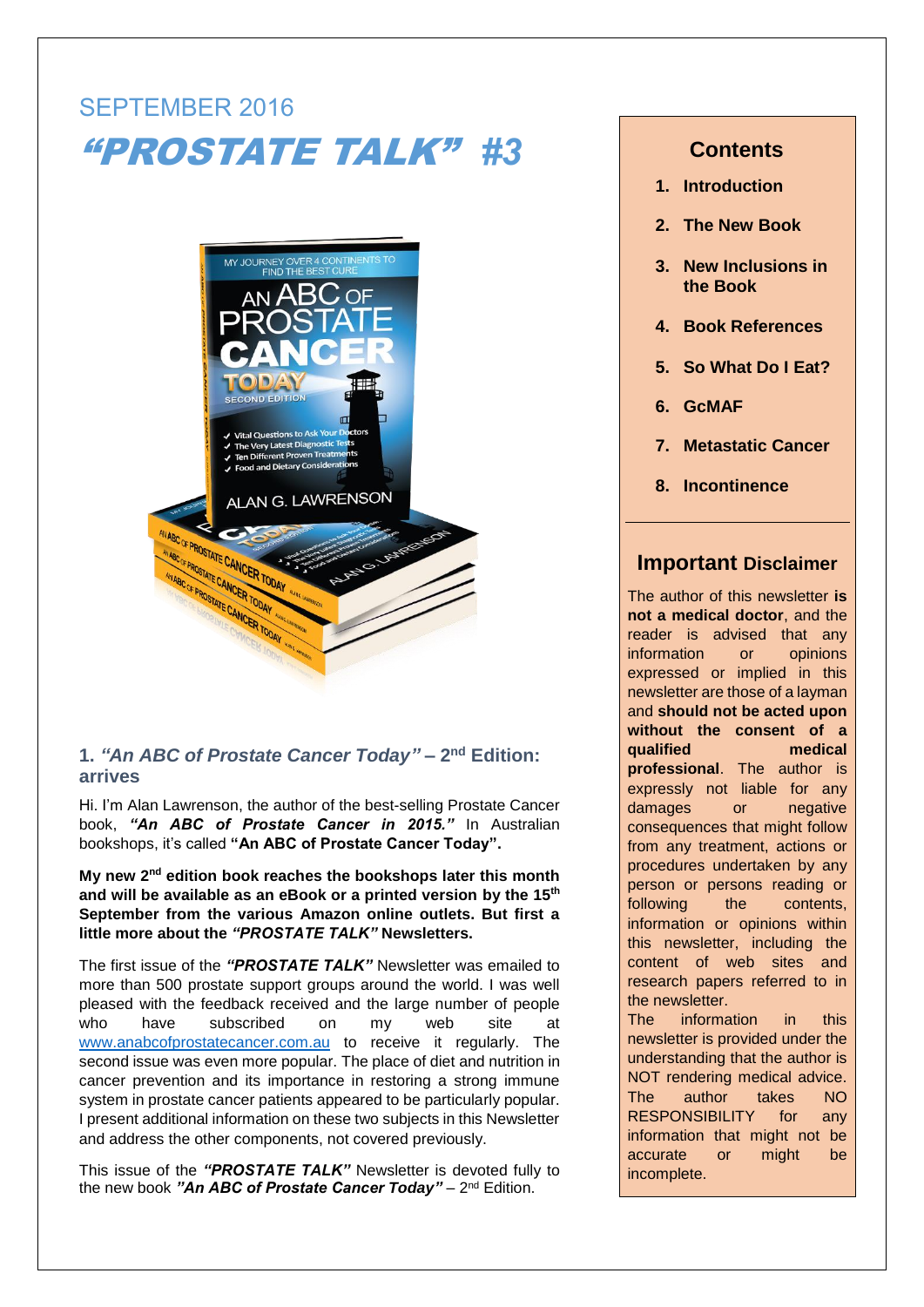## **2. An ABC of Prostate Cancer Today – 2 nd edition.**

This new book replaces the best-selling *"An ABC of Prostate Cancer in 2015"* and the Australian variant *"An ABC of Prostate Cancer Today".* The new book consists of 100,000 words compared to 77,000 in the earlier books. Whilst the tale of "My Journey over 4 Continents to Find the Best Cure" is maintained in its entirety, the technical content of the book has been substantially changed and updated to reflect the latest medical research and thinking on many aspects of prostate cancer.

The new developments in the diagnosis of the causes of prostate cancer continues to amaze me. Practically every day sees new scientific papers being released in scientific journals or at medical conferences. The focus by Big Pharma and their medical research colleagues seems firmly focussed on immunological sciences. The search for drugs that can activate the body's own immune system to fight the rogue cancer cells is absorbing most of the research dollar. In my new book I address this development and discuss the use of Xtandi; Provenge, and Prostvac, besides others.

Of course relatively few research dollars are being spent on natural treatment that offer some much in keeping us well and healthy in what is a very toxic home or workplace environment. There are toxins everywhere that certainly challenge our immune system on a daily or even hourly basis. It is very sad that if a natural treatment can't be patented, then it is practically ignored by funding bodies.

The new book includes details on many fruits, vegetables, nuts and other foods that should be part of our everyday diet. It gives a background as to why we should eat 'naturally" from a cancer preventative and treatment standpoint.

Most of our diets today, see us deficient in many compounds. Thus the needs for herbal and vitamin supplementation. Herbs and spices that should be included in the diet include curcumin from the turmeric root, saw palmetto, ginseng, cinnamon, oregano, grape seed extract, and herbs like astragalus, echinacea, cat's claw and flaxseed oil. A number of cups per day of green tea or even better, essiac tea should be the beverages of choice.

The book explains in detail what the bad foods are and why we should remove them from our dinner tables. Junk fast foods, microwave meals, breads and too much sugar leave our bodies exposed to ill health.

Today, with less nourishment available to plant foods by absorption from increasingly poor soil, it is pretty well essential that we all supplement our diet with vitamins, enzymes and minerals include the most important Vitamin D. Adequate Vitamin C, Vitamin K, Vitamin A levels are also important. Two important enzymes that should be taken daily include proline and lysine. The latter is one of nine essential amino acids that are very important to the body's metabolic function and are not produced by the body. It is an important building block of the amino acids that together unite to form *collagen*, the connective tissue between all body cells. It has an even more important function that is not always recognised: it inhibits the growth of the *collagen digesting enzymes* that are produced and secreted by all cancer cells. According to Dr Matthias Rath, a former colleague of Professor Linus Pauling – Nobel Laureate – and head of the Dr Rath Research Institute, lysine and vitamin C both contribute to the stability of the connective tissue (collagen) and the prevention of the uncontrolled tissue degradation. *It's a critical component in the war against all types of cancer.*

People with liver or kidney disease should be careful not to take too much proline or for that matter any amino acid supplement, without first consulting their doctor.

Magnesium is critical for the synthesis of Vitamin D in the body. Vitamin D deficiency has been linked to the formation of a number of cancer types. It is also important to the efficient energy production by the mitochondria. Research shows that about 40% of Americans are deficient in magnesium. High levels of dairy intake also depress the magnesium levels in the body. A person with an average diet is likely to see their sodium levels overwhelm their potassium levels. Potassium is essential to the internal mechanism of all human cells. Thus potassium intake is important.

## **3. Other New Inclusions in the Book**

The book includes a series of treatments that may be beneficial to men with prostate cancer. Many of these are to increase the cellular levels of oxygen in the body. Oxygen in a cellular environment is a great cancer cell killer.

The book discusses an array of ways by which this increased oxygenation of the body can occur.

It also discusses the work of a dozen or more international clinics that claim to successfully treat very advanced cases of prostate and other cancers. Established medicine, in some quarters, ridicules these practices, but they do not explain the good success rate obtained by these clinics. In fact, they generally yield results far better than achieved by chemotherapy.

Almost all major statements in the book are backed by published literature with these being noted in the extensive reference section of the book.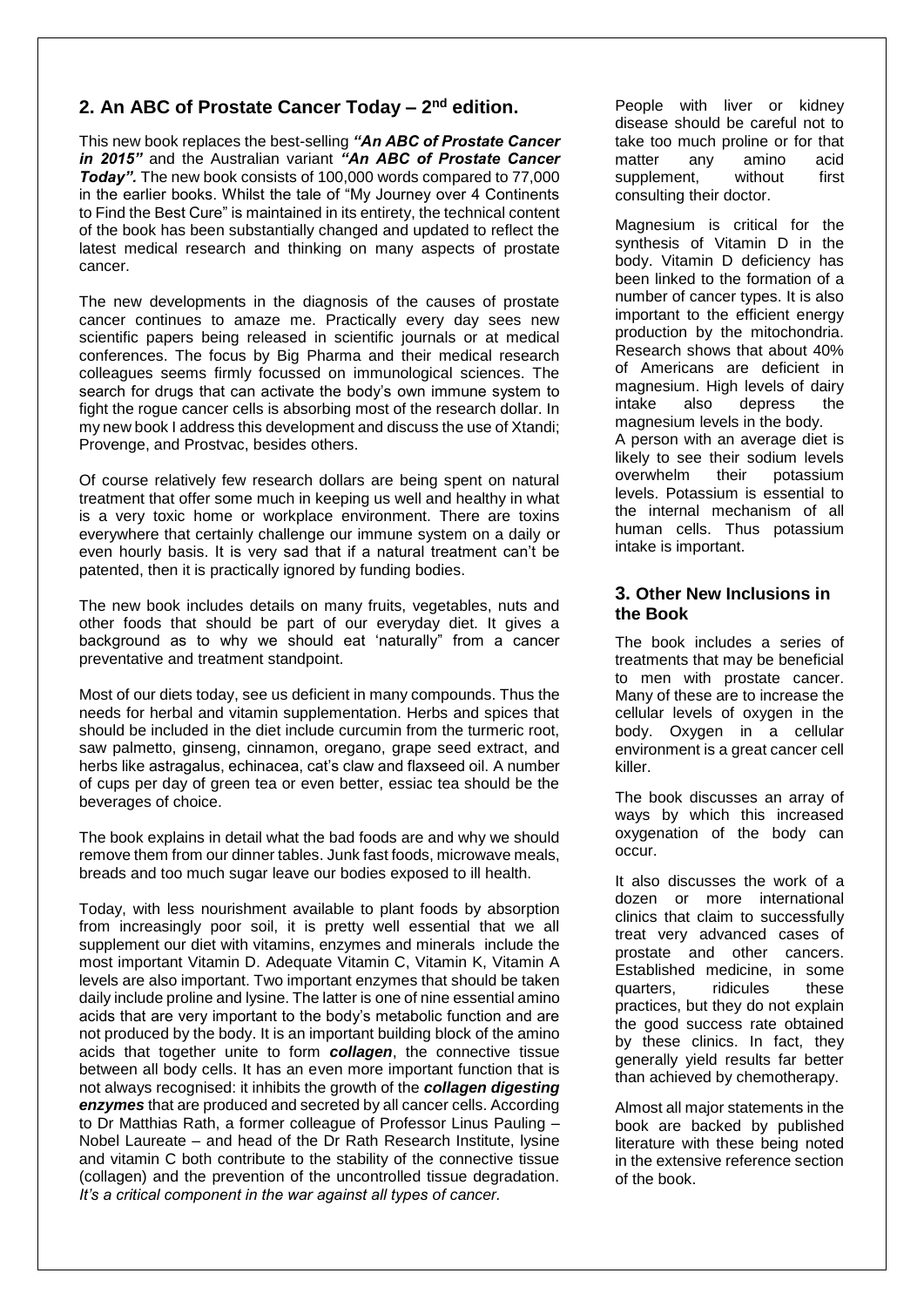## **4. Book References**

I spent more than 500 hours researching latest developments in the prostate cancer field whether it be treatment, research, new diagnostics or new books on the subject. I must have read 50 books on the topic since completing "An ABC of Prostate Cancer in 2015". Some were outstanding and one or two were terrible. I found a fountain of new knowledge by reading these books. By the way, they are far easier to read and understand than published scientific papers. They are almost as hard to read as doctor's hand-writing on prescriptions (No wonder that few scripts are hand written today!)

Whilst I extracted "gold" from many books, two books and a video series had a profound effect on me. Firstly, the video series. I was privileged to view all 9 video episodes of Ty Bollinger's *"The Truth about Cancer- A Global Quest".* This video series, seen by hundreds of thousands of people around the world, featured Ty's interviews with 131 doctors, scientist and cancer sufferers and put into stark contrast the position of the medical establishment versus those doctors, and scientists whose patients had benefited from a less than fully conformist approach to their treatment. I don't talk much about Ty's work to a great extent in the new book, but I have embraced its philosophy, whilst not abandoning conventional medicine's orthodoxy. Chris Woollams' *"Everything you need to know to help you beat Cancer"* also challenged the orthodoxy of conventional treatment, but offers complementary solutions. The other book published by Online Publishing and Marketing LLC, titled *"The Complete Guide to Alternative Cancer Treatments"* covered 340 different treatments over it 470 pages. This book lead to at least another hundred hours of research to try to determine the efficacy of some of these treatments. Some of these methods are reported on in the book whereas others didn't stack sufficiently from a scientific point of view, for their inclusion.

## **5. So What Do I Eat ? (versus a patient with mCRPC)**

Bear in mind that my prostate cancer is in remission. Therefore my diet is one to hopefully minimize the chance of its recurrence.

## Breakfast

Wholemeal toast spread with unrefined coconut oil and a light spread of marmalade.

A bowl of eight fresh fruits including: strawberries; blueberries; raspberries; kiwi fruit; watermelon; rock melon (cantaloupe); banana; red grapes.

A small serving of quality yoghurt which has no added sugar has recently been included.

### Lunch

Usually a salad containing half an avocado, lettuce, red and green capsicum; tomatoes, red onion, cucumber, celery, radish, cold range feed chicken with minimal olive oil-based dressing. A couple of times a week, I break the rules by substituting the chicken with ham. Twice a week, I have two bananas only.

## **Dinner**

Two glasses of red wine (for their resveratrol content!).

Lightly steamed vegetables: carrots; Brussel sprouts; broccoli, brown rice; peas; potatoes; pumpkin; mushrooms; onions; etc. Occasionally, cauliflower; cabbage and stringed beans.

Grilled fish (once a week); steamed chicken; grilled loin chops; mutton curry with curcumin; occasionally grilled pork chops; mince beef; etc.

Small desert (minimising dairy and sugar)

Coffee with minimal milk and with Stevia sweetner.

I try not to eat anything after 8pm, which sees me fasting for 12 hours, during which period the body relies on body fat to provide it with its nutritional requirements.

I am very conscious of the contents of all food purchased. I avoid foods with transfats, too high sodium and sugar content. Also processed and 'instant' microwave meals.

## **Supplements**

I take a daily multivitamin and mineral tablet; vitamin D3 (1500 IU); magnesium (300mg); calcium (25mg); flaxseed oil (1000mg); selenium (150mcg); vitamin C (1000mg); lysine (1000mg); krill oil (1000mg) and alpha lipoic acid (200mg).

## **My Friend's Diet and Supplementation**

I met Fred at a Prostate Support Group about a year ago. He had not long before been diagnosed with metastatic prostate cancer with a few bone spots in the pelvic area and a couple more in the lower spine and a rib. His PSA has dropped from over 100 when diagnosed to single digits after initial ADT and more recently enzalutamide, after the cancer became castrate resistant. After contact with the usual conventional specialists he had a consultation with an integrative medical specialist and adopted her dietary recommendations. He said why not attack the cancer from both conventional and alternative directions. Of course, it is important to check that the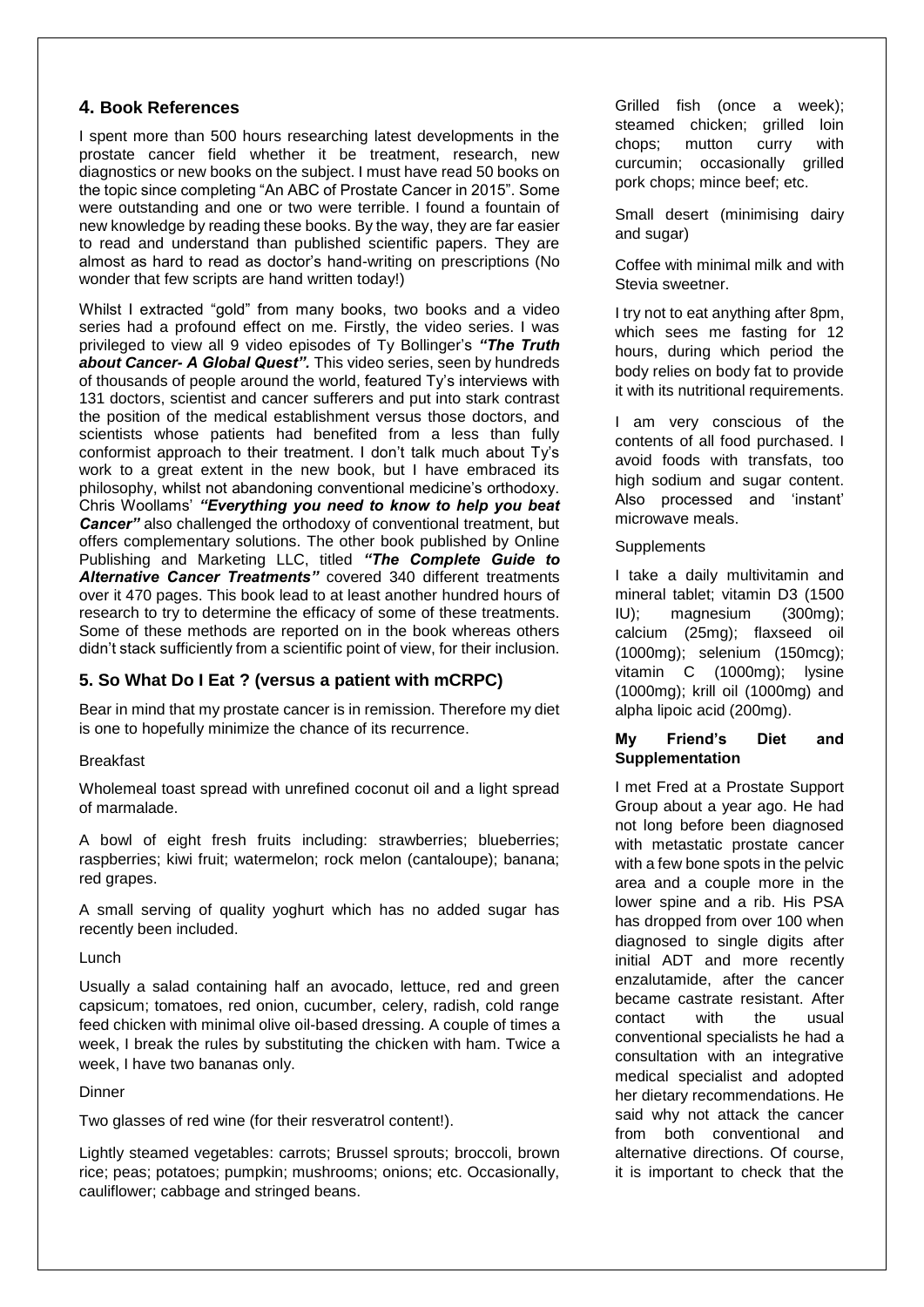supplements don't interact with conventional treatment.

### Throughout the Day

He uses only filtered water produced by his reverse osmosis water purifier. He enjoys at least 6 cups of green tea per day. (He is considering changing to the Essiac tea mixture). In the morning and before retiring to bed he has a glass of water to which he adds a teaspoonful of sodium bicarbonate to help alkalize the body. He occasionally substitutes a glass of organic apple cider vinegar instead of the bicarb solution. He nibbles on unsalted fresh nuts (almonds, cashews, walnuts, etc.) throughout the day and evening.

### Breakfast

His breakfast consists of two main components, namely flaxseed oil with cottage cheese (FOCC – about 250ml.) and sometime later a bowl of in-season fruits (berries, pomegranates, red grapes, papaya, melon, etc.). Sometimes lemon juice is squeezed over the fruit offering. The FOCC is freshly prepared daily and allowed to stand for 20 minutes before consumption.

### Mid morning

He has up to 100ml Bravo yogurt GcMAF (at least 90 minutes after his morning vitamin D). This product contains a massive 42 different bacteria and yeast strains. The preparation of this product sees the inclusion of several powerful bio-active molecules such as lactoferrins, immunoglobulins, antioxidants, vitamins and the very powerful immune-stimulating factor called GcMAF which assists in restoring a healthy gut microbiome.

## Lunch

A number of days a week, a salad similar to the salad I have which contains some veggies like avocado, lettuce, red and green capsicum; tomatoes, red onion, cucumber, celery, radish, with minimal olive oilbased dressing. From time to time, he has a canned fish on brown rice or a little chicken, but no red meat. A couple of times a week he has home-made vegetable soup with a slice of ancient grain bread.

### Dinner

Baked or steamed potatoes (no mash with milk); peas, beans and other lentils; cooked tomato; a cruciferous vegetable (broccoli, cauliflower, sprouts, etc.); garlic; spinach; squash; onions; poached or boiled organic eggs; deep sea oily fish; vegetable curries with turmeric, ginger and other herbs added; unrefined brown rice; a variety of mushrooms. Occasionally a small serving of free range chicken.

He didn't comment on any desert that he might take regularly or occasionally.

## **Supplements**

Vitamin D3 (5000 IU); vitamin K2 (180mcg); magnesium (300mg); vitamin C (up to 10gm); grape seed extract (12000mg); selenium (180mcg); zinc (15mg); astragalus (2000mg); krill oil (1000mg) and a vitamin B complex.

(This section and sections 7 and 8 are extracts from the new book)

## **6. Gc Protein Macrophage Activating Factor (GcMAF)**

GcMAF is a protein produced in the body as a response to enzymes released by T and B immune cells when inflammation is detected. These enzymes react with Gc proteins to form GcMAF, which is a protein required by macrophages (large blood cells) for the macrophage cells to become active against cancer cells. The protein is also known as vitamin D-binding protein macrophage activating factor.

Cancer patients produce an enzyme, called nagalase, which reduces or stops the ability of the macrophages to do their job as the immune system's 'director'. GcMAF treatment sees the macrophage cells restored to their full function that includes converting cancerous cells into healthy cells. It also eradicates chronic inflammation and viral infections and probably has a role in fighting an array of autoimmune diseases including autism.

The FDA and their UK equivalent, the MHRA, have acted against scientists working in this field and the MHRA has closed the Immuno Biotech Inc., production facility, in Cambridge, England, I have read extensively about the research and circumstances surrounding this GcMAF saga and am angered and perplexed by many aspects of the matter. So it is fair to say that the jury is still out about the cancer fighting potential of GcMAF that many scientists and people believe exists.

More than 10,000 people have benefited from GcMAF treatment and this number continues to grow, albeit more slowly due to the limited Swiss source of supply.

(This section is an extract from the new book)